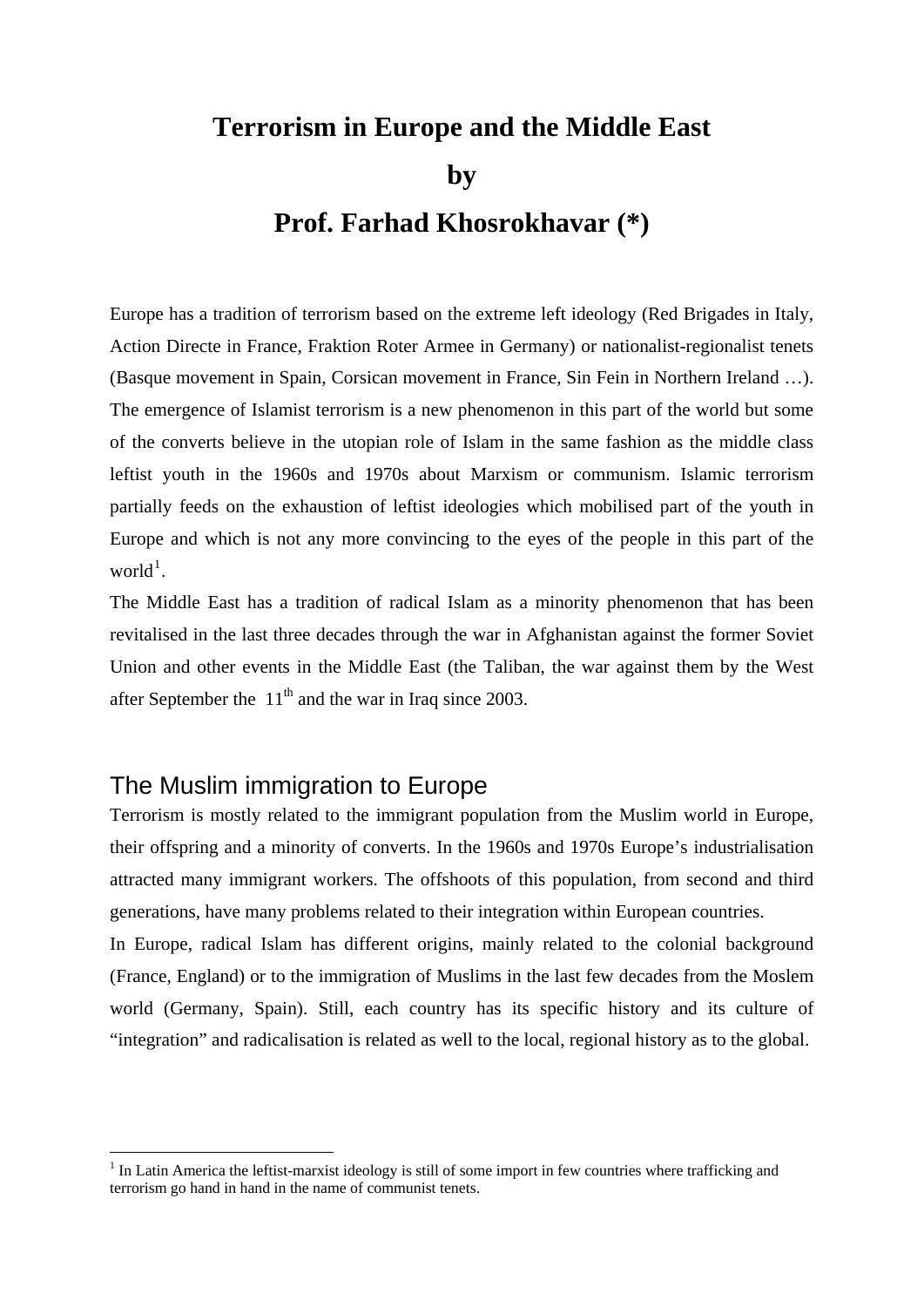#### *The French and English cases*

In France, radical Islam has two different roots. The external one is mainly grounded in the Algerian extremist networks, the GIA (Groupe Islamique Armé) directed by the military branch of the FIS (Front Islamique de Salut) after it was denied the power by the military in 1992 in spite of its gaining the majority in the vote for the parliament. There was (and still is) an animosity between the GIA and the French government due to the support the latter gave to the Algerian army against the FIS. But the GIA would not have been able to operate in France without the Algerian diaspora and more generally, the Maghrebin disaffected youth in the French poor suburbs<sup>[2](#page-1-0)</sup>. Some 1,5 million people of Algerian descent, around 700 thousand from Morocco and some 350 thousand from Tunisia live in France and among them, a tiny minority has been active for the GIA. Some terrorist networks were set up in France in the 1990s and enrolled young peoples from the poor suburbs. Among them, some people like Khaled Kelkal $3$  who was exposed to racism and few Muslim converts were involved. Some cells from GIA were in touch with Al Qaeda and found in this way connections within France. Otherwise, autonomous Al Qaeda networks have been exceptional in France.

Radicalism has been enhanced through links with England much more than other European countries. Religious radicalism has had a tinge of post-colonialism marked by the rancour against the former colonizers by the children of those colonized, residing in France. The people who take part in radical Islam are mostly recruited among those young people who feel themselves as belonging neither to the country of their parents (North African ones) nor to France in which they are rejected as "Arabs". They have a deep ambivalent attitude towards themselves: they believe they are hated and despised by the French and for this reason, consider themselves as free to oppose to this indignity their own violence<sup>[4](#page-1-2)</sup>. Islam gives them the opportunity to legitimize their feeling of rejection by canalizing it into a sacred cause. In this way, they take their revenge on the society and at the same time, accede to the salvation of their soul. They attain a twofold goal by engaging under the banner of radical Islam: they fight against a society which has never accepted them as such and they fight for Islam against the entire West. This fight raises them in their own view and provides them with a dignity that was denied them in their daily life before adhering to radical Islam. Through their engagement

<span id="page-1-0"></span><sup>&</sup>lt;sup>2</sup> See Farhad Khosrokhavar *L'islam des jeunes*, Flammarion, 1997.<br><sup>3</sup> See Dietmer Leeb "Mei, Kholed Kelkel" (the interview wes mede

<span id="page-1-1"></span><sup>&</sup>lt;sup>3</sup> See Dietmar Loch "Moi, Khaled Kelkal" (the interview was made on october the 3rd, 1992), *Le Monde*, october the 7th, 1995. In this interview, the social roots of Kelkal's Islamic radicalism are spelled out by himself. In our own interviews, many young boys of the poor Paris suburb (Argenteuil in 1997) pretend to be treated like « insects » by the French people.

<span id="page-1-2"></span><sup>4</sup> For a more detailed information see Farhad Khosrokhavar, *Suicide Bombers* : *New Martyrs of Allah*, Pluto Press (distributed in the US by Michigan Press University), 2005.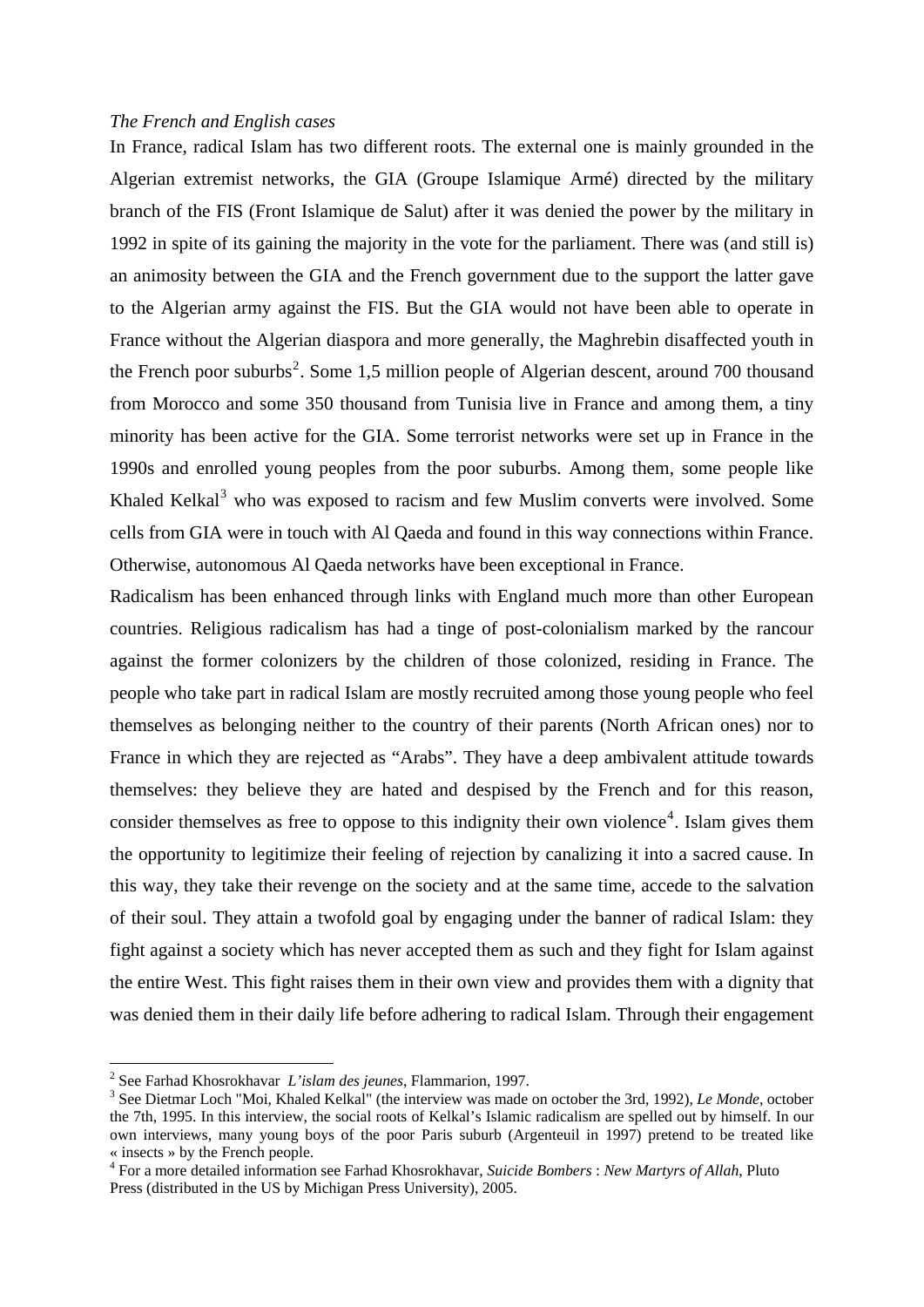they gain the salvation (they become martyrs if they die), they accede to a new honour and dignity and they find meaning and sense for their life which was, previously, meaningless and without any end.

Another factor that encourages the advent of this affect is the way this population feels despised by the society at large. Racism is strongly felt, particularly through the advent of the Extreme Right<sup>[5](#page-2-0)</sup> (Lepen group and dissident ones). This is reinforced by the restrictions imposed through the Laïcité which bans the Islamic signs in the public sphere and holds the communities as the moral negation of true and genuine citizenship. The victimization feelin is quite strong among many young men in the French poor suburbs who believe that they have no future. The radical Islamic groups benefit from this predisposition of the young people (overwhelmingly male) of North African origin who consider themselves as stigmatized by the society and banned by it. In this way, they are open to radicalization and if any network succeeds in getting in touch with them, some overstep their fears of repression and accept to act against those whom they hate and who, they think, are against Islam because they have reduced them to misery and on the international scene, defend Israel and all the anti-Islamic forces. The conjunction of identity problems, racism and economic exclusion creates a fertile ground for radicalization and violence among a tiny minority of this disaffected youth. Islamisation brings a sense of existence to them and radicalization gives them a new dignity as warriors of a just cause against a corrupt and ruthless society. This generation of inhabitants of poor suburbs, mostly of North African origin can be easily manipulated. Paradoxically the Media are the major source of their inspiration. The tragic spectacle of Palestinians dying under the attacks of the Israeli army and the indifference of the public opinion to the fate of Chechnians and other Muslims in the world easily convince them that the West in general is against Islam. The antagonistic attitude of some French political groups (the Extreme right) towards them is easily generalized, through the images of the TV, to the entire Western world. The deduction is peremptory: the West is against Islam and the genuine Moslems should fight against it in order to recover their dignity and their honour.

The police repression and infiltration among terrorist group since the 1990s has brought a halt to their acts within French borders. Some of these groups went to Great Britain and the presence of a Maghrebin diaspora there (around some 40 thousand Algerians among them) helped for a while to build up the new groups. But since the September the  $11<sup>th</sup>$  2001, the situation has changed and these groups are under police scrutiny.

<span id="page-2-0"></span> 5 See Michel Wieviorka (editor), *Violences en France*, Seuil, Paris, 1999.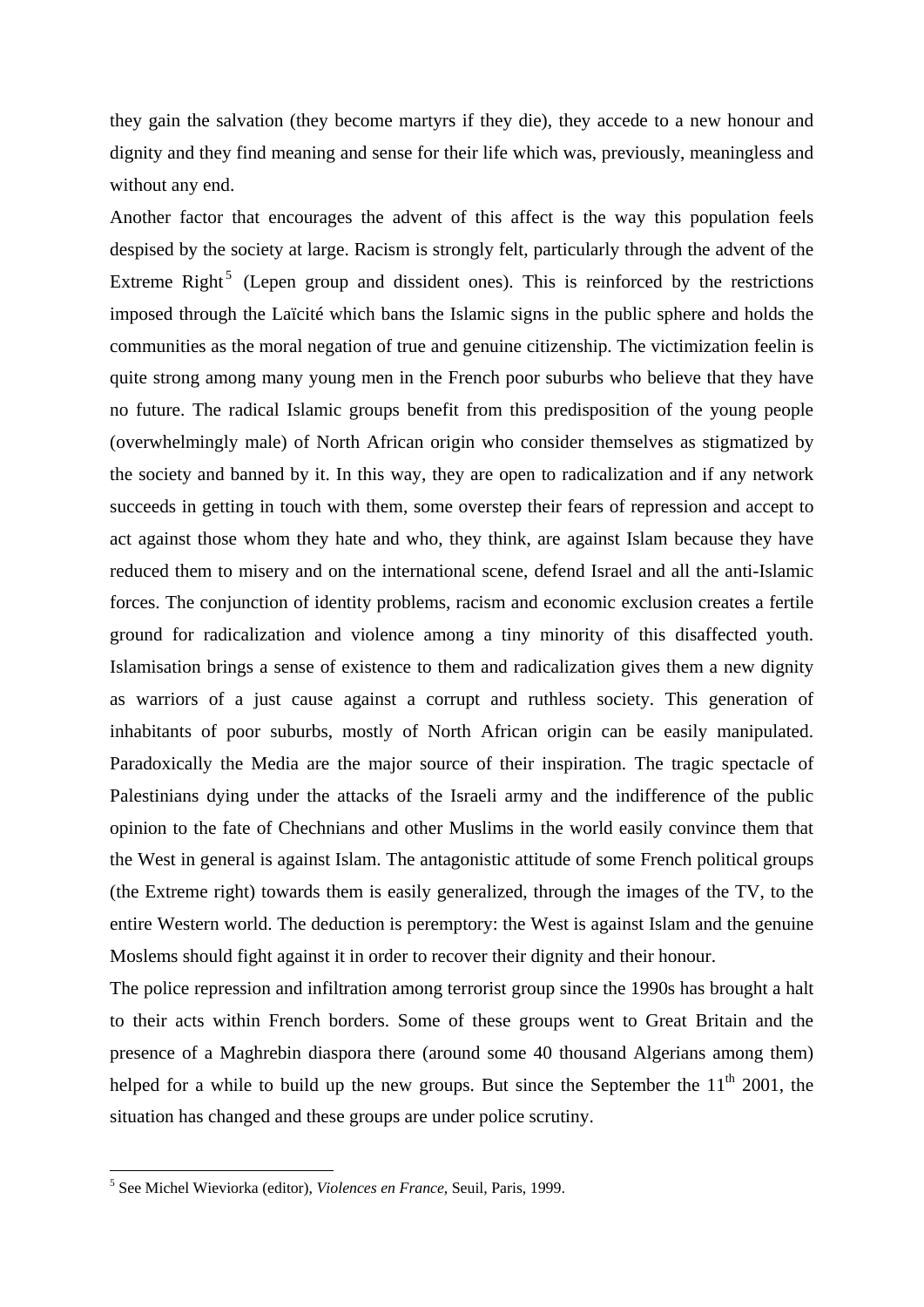Islamic radicalism is partially rooted in the disaffected Youth of North African origins or the converts mostly belonging to the same "Banlieues", although the networks are of Algerian (and through a branch of GIA related to Al Qaeda) and more generally North African origin<sup>[6](#page-3-0)</sup>. This makes the French case a unique one. The English one is much more marginal. It involves members of radical Muslim groups belonging to the association Al Mohajirun or affiliated to other networks suspected of having ties with Al Qaeda. But these people form a tiny minority and up to now, only a dozen of them have been put under arrest. The French case, with the high number of people imprisoned, preserves its peculiarity concerning radical Islam so far.

In Holland, one might think of some kind of "hyper-fundamentalist" Islam in the case of the Moroccan who killed Theo van Gogh and who was affiliated to a group of Muslims with no proven direct ties to Al Qaeda or any transnational Muslim organisation. This type of group who allegedly belongs to Al Qaeda has not so much to do with the real organisation which has been destroyed in its real capacity to act directly in its former structure. This new type of Al Qaeda may be called a "metaphoric Al Qaeda": the mere fact that radical Muslims refer to it shows the prestige it enjoys within the radicalized youth in the Western European countries.

Some 1,6 million Muslims live in Britain and among them the Pakistanis are the majority. Their case is not unlike the North Africans in France who came there after independence, in order to promote industrialisation there. The English model of integration is totally different from the French model: recognition of communities, acceptance of a degree of cultural heterogeneity which is much higher than in France where any citizen is supposed to be part of the society individually and without the interference of any community. The only legitimate community is the French Nation where every citizen is a full member. This theoretical stance is of course far from being real in daily life. In the same fashion, the recognition of communities in Britain does not mean respect for different ways of lives. In practice, racism in both countries feeds on the otherness of the Muslim migrants and their inability to become full-fledged citizens. Frustration in both countries is high on the part of many Muslims who feel stigmatized and rejected, even though they have British or French citizenship.

In England, the July 2005 terrorism was perpetrated by four people who were British citizens: three of Pakistani origin and one, a convert from Catholicism of Jamaican roots. All four were raised in Britain and none was an immigrant. The Pakistanis are like the Algerians in France the target of racism and although part of their community is successful in business or in the public sector (in the same way as part of the North African population, called in France the

<span id="page-3-0"></span><sup>6</sup> See Omar Guendouz : *Les soldats perdus de l'islam, les réseaux français de Ben Laden*, Editions Ramsay, 2002.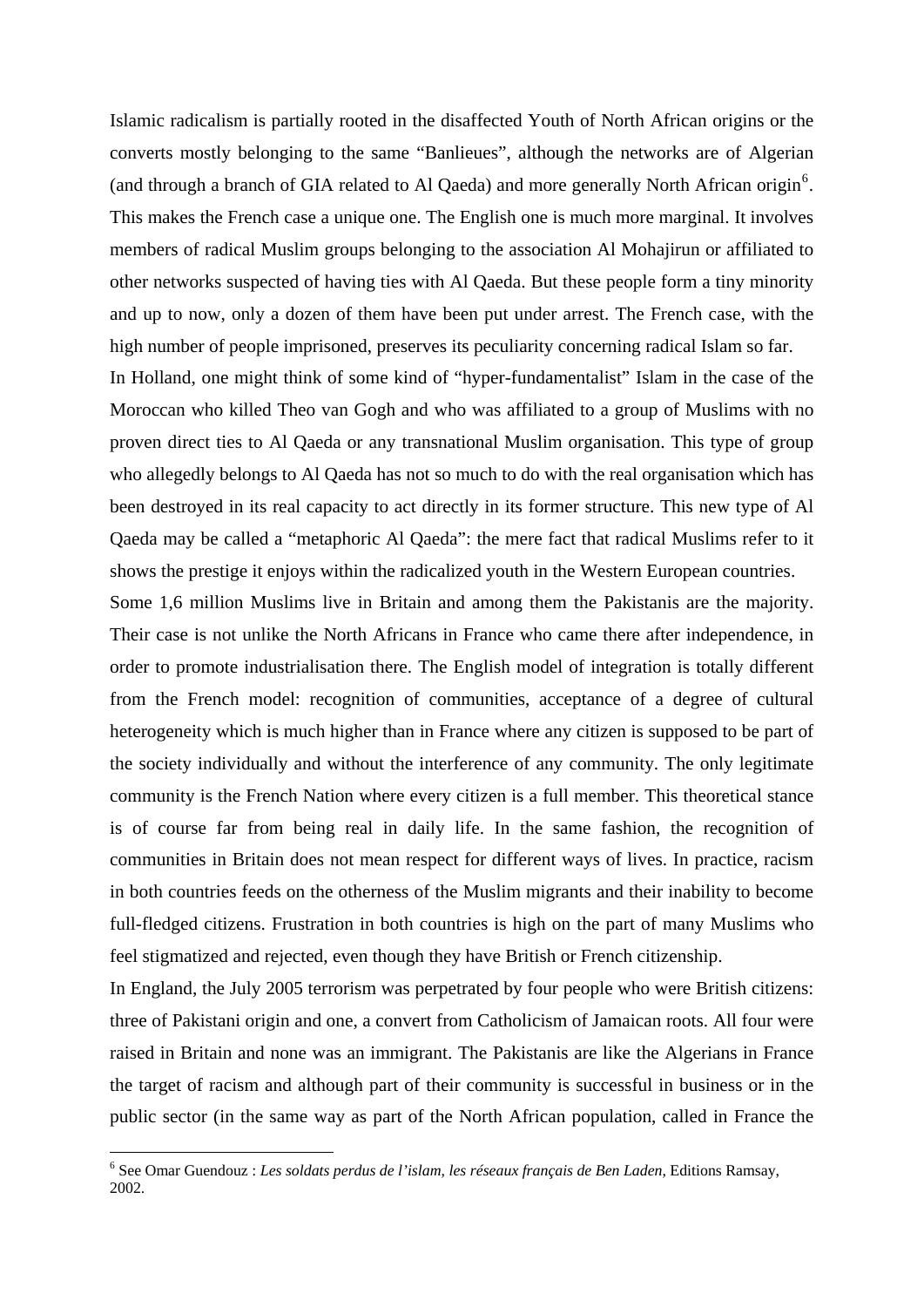"Beurgeoisie"<sup>[7](#page-4-0)</sup> is successful), still most of them feel segregated and exposed to racism and contempt by the other citizens. The rate of unemployment, like the North Africans in France, is much higher than the average in Britain. The culture of tolerance in Britain allowed many radical Muslims from North Africa but also from other parts of Muslim world to migrate to England and gather in some famous mosques (Finnsbury Park mosque among others) and spread the message of radical Islam. The gentleman's agreement between the British authorities and the radical community in Britain was broken after September the 11 and with the arrest of some of its members and the promulgation of the anti-terrorist laws the next year, a situation of antagonism like that which prevails in France emerged. The new generation of radical Muslims had in the Muslim middle classes some roots, through organisations like Hizbu Tahrir whose leaders professed an anti-Israel and a pro-Palestine stance. Radicalisation was fed upon by some links with the Al Qaeda (Khan, the leader of the group which committed the terrorist act in July 2005 in London had ties with Al Qaeda leaders through his journeys in Pakistan) but the main breeding ground for it was England and the simmering discontent among part of the Muslim youth, due to social conditions, racism and the involvement of the British troops in Afghanistan and Iraq.

In England, repression did not exist until 2001 and the anti-terrorist laws with their complementary laws in 2004 and 2005 have been late comers. England and particularly London were looked upon as "Londonistan"<sup>[8](#page-4-1)</sup> by the Islamic radicals and up to September the 11 attacks against the US, Great Britain was considered a safe haven against pursuits in France or elsewhere. This implicit agreement was torn apart after the promulgation of antiterrorist laws in 2001 but the British police was not in a situation to infiltrate the Islamic radicals in the same fashion as the French. The terrorist attack of London in July 2005 rang the bell of the last "mutual understanding" between the government and the Islamic radicals. The fight against Islamic radicalism became the same almost all over Europe and the judicial framework for it is being promulgated in many countries.

The major problem in Britain as well as France is that both have populations of the former colonies who suffer from racism and the de facto inequality between them and the other ordinary citizens. The suspicion towards terrorism has caused as well a new wave of intolerance and this feeds in its turn radicalisation of a minority within their Muslim communities in the long run.

<span id="page-4-0"></span><sup>7</sup> See Rémi Leveau & Withold de Wenden, *La Beurgeoisie,* Paris, Editions du CNRS, 2001. (*Note by C.I.R.*:

<sup>&#</sup>x27;Beur' is a pejorative term for a disadvantaged Frenchman of North African descent or a second-generation North African living in the cities and suburbs in France).

<span id="page-4-1"></span><sup>8</sup> See Dominique Thomas, *Londonistan, la voix du djihad*, Michalon, 2003.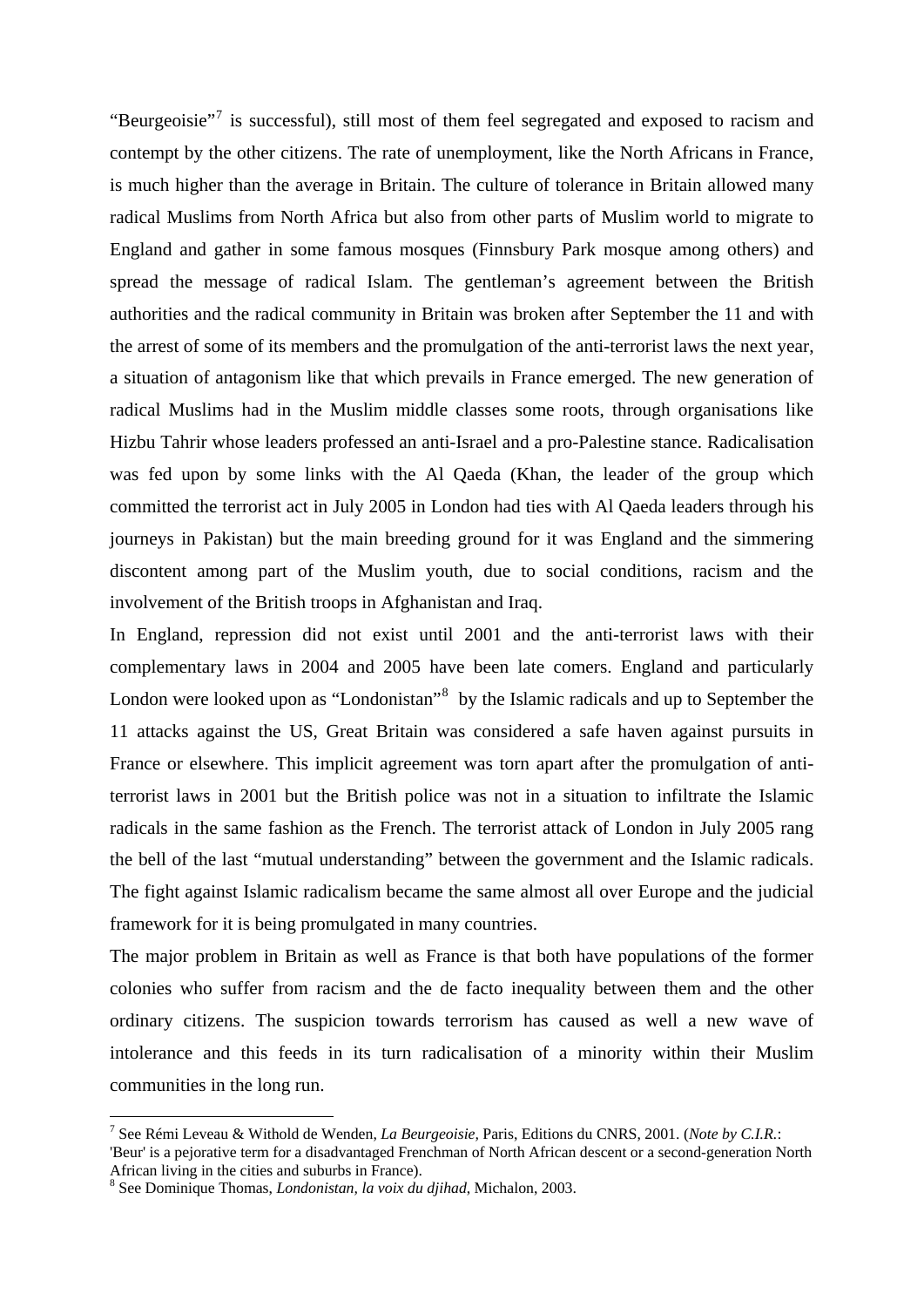Two major problems arise: one is related to globalisation and the emergence of networks which are flexible enough to be built quickly by people who do not act within rigid hierarchies and who are therefore able to hide themselves from police scrutiny in many cases. On the other hand, the simmering discontent among part of the Muslim youth makes England and France fertile grounds for recruitment of future terrorists. Repressive policies in the short run and social policies in order to fight racism and to promote, through affirmative action Muslims in Europe are necessary to prevent the push towards radicalisation on the part of the European Muslims.

In countries like Germany, Islamic radicalisation seems, up to now, mainly directed towards the country of origin of the most important Muslim community, the Turks. Turkey seems to be the target rather than Germany, but with the advent of a new generation of Germans with Turkish origin, this situation might change in the future.

#### **Jihadism in a globalized world**

1

One major factor, besides the discontent of part of the Muslim youth in Europe for social reasons is the crisis of the Muslim countries which is reported in real time by the television and the utopia of a neo-umma carried out by  $it^9$  $it^9$ . Two distinct groups appear on the scene. The first is made by a new Muslim middle class who is a minority among the immigrants from Muslim countries in Europe. This new middle class has everything to lose if radicalisation occurs among the Muslims in Europe and a more negative image of Islam and Muslims is widespread among the people. Still, a tiny minority of its members opt for radicalisation and separate from the mainstream Muslim middle class in Europe. The main reason is their identification with the neo-umma in the world at large and in Europe in particular. Seeing their fellow Muslim people downtrodden and stigmatized through racism in Europe and looking on the TV the faith of Muslims in the world at large and the crisis of Muslim societies, they come to the firm belief that Islam is being repressed as much within Europe as without it and in both cases, the oppressors are the "white" Europeans and more generally, the wicked West, mainly America. Compassion, in this situation goes to this imaginary neo-umma rather than to their compatriots: their sufferings in connection with terrorist attacks are minimized in comparison to the plights of the Muslims all over the world. In a way, the identification with this imaginary neo-umma (which does not exist in the way the radical Muslims describe it)

<span id="page-5-0"></span><sup>9</sup> See; Farhad Khosrokhavar, *Les nouveaux martyrs d'Allah*, Flammarion, Collection Champs, 2003 ; Olivier Roy, *L'islam mondialisé*, Seuil, 2002 ; Gilles Kepel, *Fitna, Guerre au cœur de l'islam*, Gallimard, 2004 .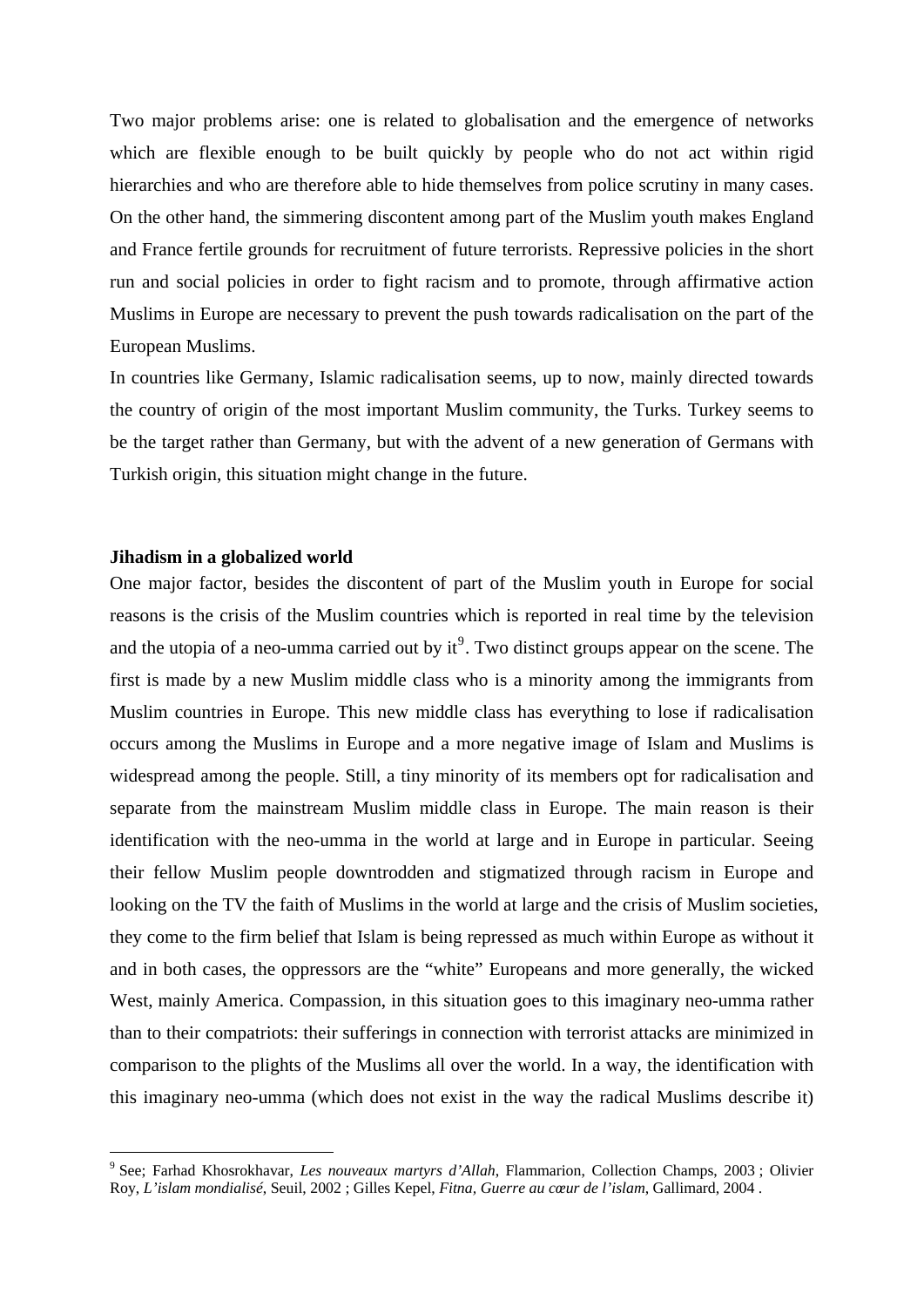prevents their moral attitude towards their fellow citizens whom they reject and gives them justification for terrorist acts in the name of a radicalized representation of Islam.

For the excluded and "disaffected" youth in Europe, the combination of economic deprivation and cultural stigmas makes it much easier for them to become radicalized in the name of Allah. In this case, they come to the conclusion that their sufferings and those of the Muslims in other parts of the world, Palestine, Bosnia, Iraq or Chechnia have the same roots: western fight against Islam. Their enrolment in terrorist networks is based on a strong feeling of victimization which is rooted in their dramatic situation in Europe: in France in the so-called "banlieues" (poor suburbs), in England in poor districts and in many European countries, their segregation in enclaves or ghettoes (or perceived as such by many of them) and the absence of any prospect for a brighter future, all these factor go hand in hand to make this population a fertile ground for radicalisation and in few cases, terrorism. Even though many do not get involved in terrorist activities due to the renewed vigilance of the police and the secret services, still their world outlook is that of deep victimisation and a negative perception of the "white" man.

The two groups, either from the Middle classes or from the excluded categories of people, find a common language through networks and their opposition to the West. The military actions in Afghanistan, Iraq and the Palestinian and Chechnian problems are reminders of the West's involvement in the fight against Muslim countries.

The predicament of Muslims all over the world is seen through the looking glass of this neoumma: in countries like Saudi Arabia, Egypt, Turkey and elsewhere, the governments are considered as the "puppets" of the West and should be fought against. In the West itself, the struggle should go on in order to punish both, the Western governments and their "lackeys" in Muslim countries. The globalized neo-umma, unlike the real Muslim communities, does not recognize either frontiers or nations and the ideal is not so much to topple a specific government in a particular country but to set ablaze the entire world in order to promote the neo-califat and bring about the neo-umma within this institution.

In the same fashion as the leftists of the 1970S were self-proclaimed avant-garde of the proletariat, the new radicalized Muslims believe to be the vanguard of the Muslim umma (community) but this creed is not grounded in reality and is simply a mental and imaginary construction with no support in the real world. Therefore the majority of the Muslims who suffer from terrorist acts like Egyptians (terrorism in Charm el Cheikh in August 2005) reject these acts to the utmost but the terrorist groups are a tiny minority who do not follow the majority of Muslims.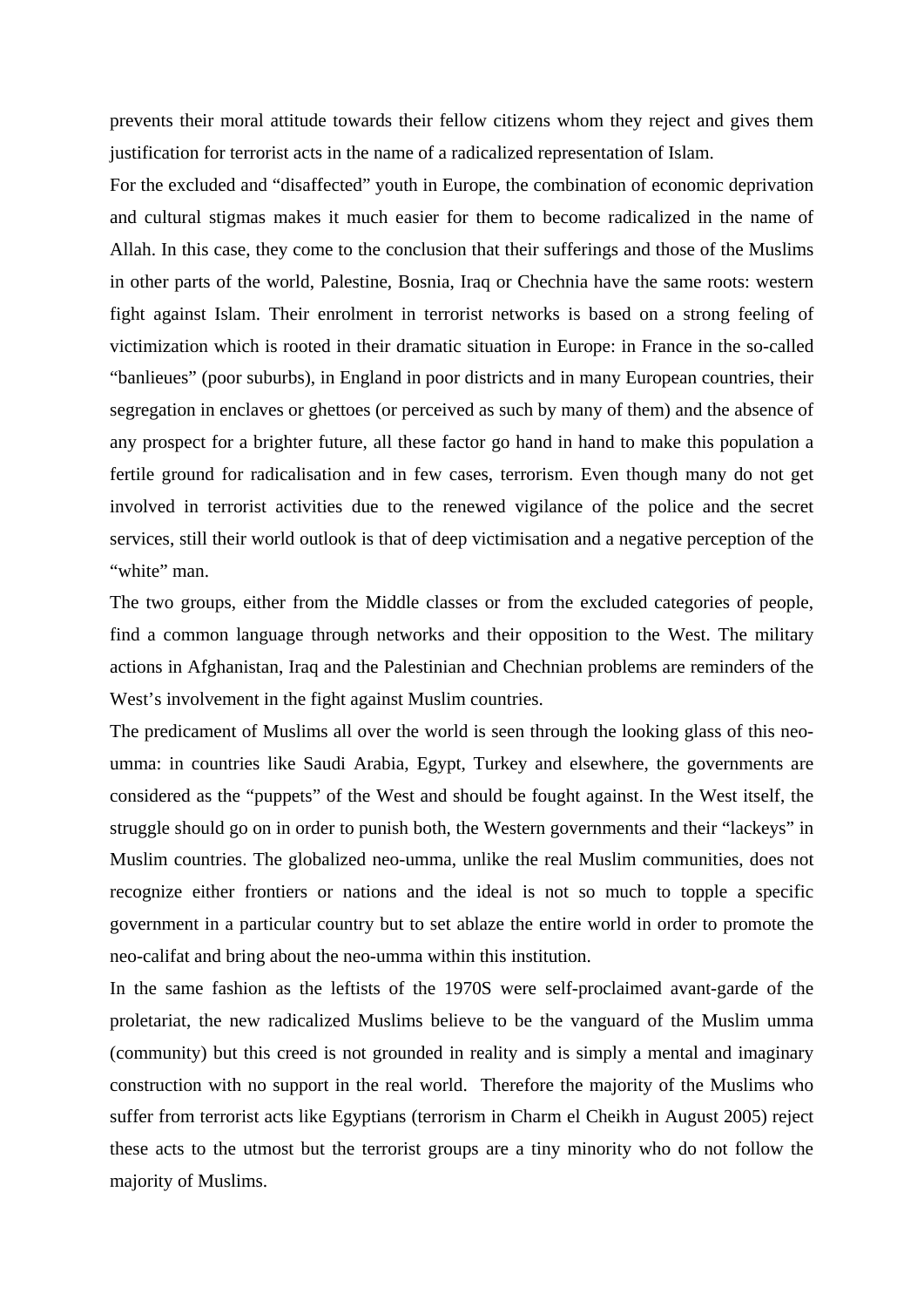Another category of people who become Jihadists in Europe are the converts. Most of the converts adopt a spiritualist Islam which has nothing to do with terrorism. But a tiny minority of them espouses the radical Islam and engages in terrorist activities in order to be part of the neo-umma at war with the perfidious and depraved West. To these people the West is treacherous and anti-islamic in essence. Their new identity as Muslims is offended by the lot of many Muslims all over the world and the partial and antagonistic attitude of the Western countries towards the plight of the Muslims. They have to prove to themselves and to the others the sincerity of their faith by opposing their former societies and by declaring war to the very same countries where they were born and raised. The chasm between their new faith and the societies into which they were born finds a sacred legitimacy through their identification with the neo-umma. By fighting an impious West they underline their rupture with it and their ties to a new imaginary Islamic community for which they are ready to sacrifice their life and to put to death their fellow countrymen.

### **Jihadism in the Middle East and their ideology**

Contrary to Europe where most of the Jihadists are from the lower and lower-middle classes and are marked by cultural uprootedness, in the Muslim world most of the Jihadists are from the modernized middle classes and their adhesion to Jihadism translates their deep disappointment towards Muslim governments that are seen as the "lackeys of the West", corrupt, and unable to cope with the Muslims' pride (mainly Arab but more and more Muslim as the Pakistani case pinpoints) and submitted to humiliation by the West, mainly America who is perceived as the main culprit in the Arab mistreatment by Israel.

These modernized middle classes mostly belong to the scientific and engineering circles, among them one finds doctors, scientists, engineers and all those who have a modern scientific education. These new Jihadists are impatient with the political elites in the Muslim countries and they combine the rejection of the Islamic governments (Egypt, Saudi Arabia, Jordan, Pakistan…) and the opposition to the West, mainly the United States. Their motto is change, the fight against the close (Muslim governments) and far enemies (America, the West) and the establishment of Muslim rule and law all over the Muslim world in the name of a radicalized version of Islam.

Terrorism marked by Marxist or Communist ideologies had a set of tenets that claimed direct bearing on economics. Right or wrong, this ideology could be expressed in a rationalised way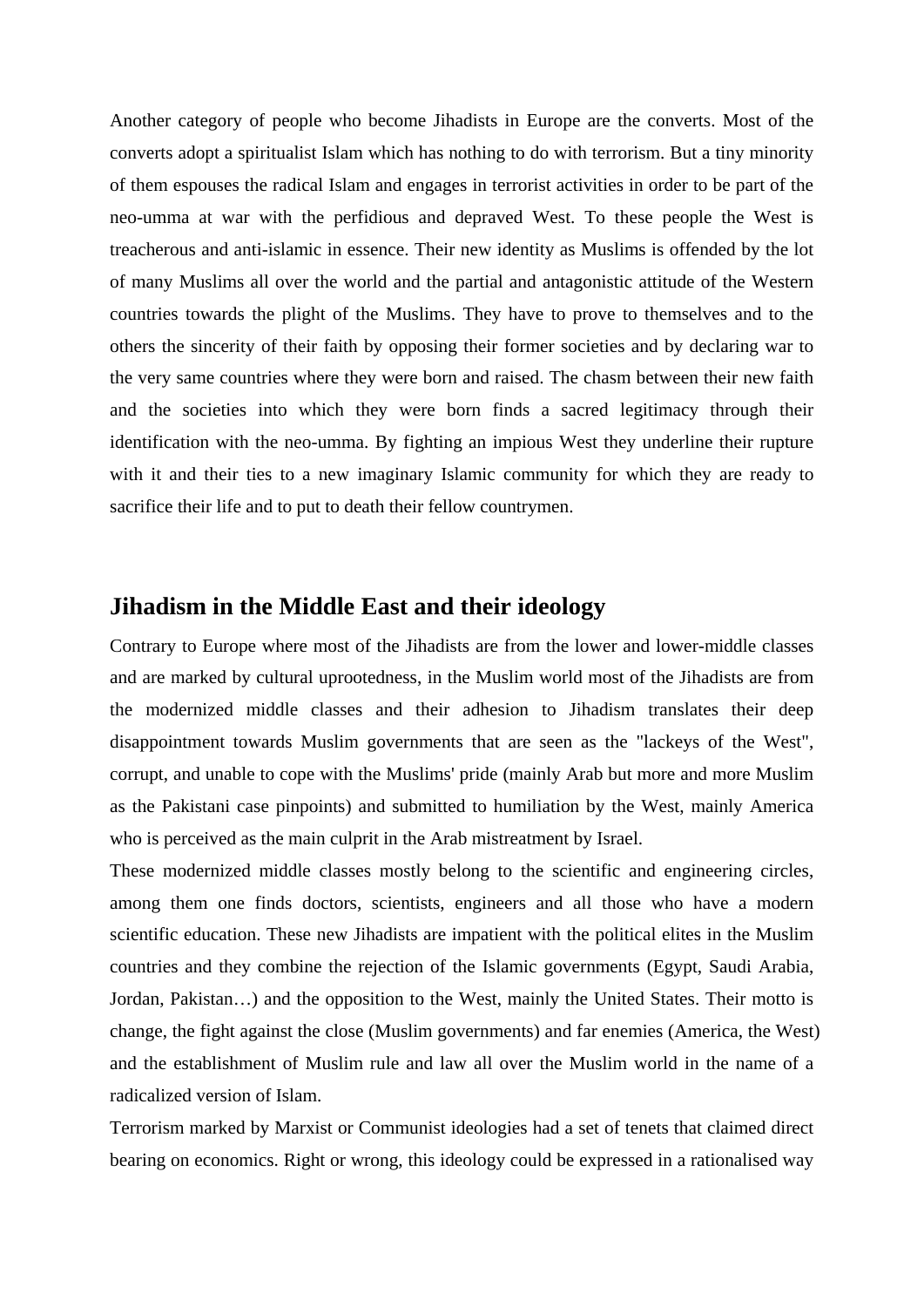by its proponents. The wave of anarchist terrorism originating in Russia and spreading throughout Europe and America had also a corpus of ideological schemes that could be argued and exposed in a "rational" manner. The extreme left ideologies of the 1970s were also marked by mental constructions based on the denunciation of imperialism and the fight for the Proletariat and the praise of anarchy as the best type of government on earth. All these ideologies claimed roots in social, political and economic sciences. The fact that they were tendencious and non rational did not prevent them from having a corpus of ideological "evidences" that claimed the Enlightenment's fatherhood or the utopias of Progress as their core material. The Jihadist ideology is the less developed among the three radical currents already mentioned. There are three major "ideas" which underline its ideological construction. The first one is the idea of the "neo-umma" already underscored. This is not a factual entity but a cultural construction based on a mythical Islamic community. The second ideological tenet is a demonic West<sup>[10](#page-8-0)</sup>. This idea has a dual origin. The first is in the leftist ideology of imperialism. The second goes back to the "dar ul kufr" as opposed to "dar ul islam" (respectively the House of Impiety and the House of Islam). According to jihadist interpretation, Muslims should endeavour to convert the non Muslims and spread Islam all over the world. Those countries which are populated by non Muslims are at a state of war with Islam and every Muslim should contribute, directly or indirectly to their forced or peaceful conversion to the religion of Allah. This is the root of the third major idea, Jihad. In Islam it is traditional to distinguish between two types of duties: if Islam is in danger, every Muslim has to engage in the fight to preserve it (fardh al ayn). If the fight is to spread Islam, Muslims should contribute to it through financial means or otherwise, without having to be involved directly (fardh al kifayah). For the Jihadists, Islam is the only valid religion and one has to go to the extreme to establish its rule the world over. In the same vein, Islamic radicals believe that Islam is in danger through the malevolent action of the West (particularly the United States) and therefore, Muslim should accept even martyrdom in order to fight against an enemy who is militarily and economically the most potent.

These three sets of ideas are connected to a utopian world order which is not explicit. The Palestinian, Chechnian and other radical actions are based on an explicit national project, whose realisation means the recourse to martyrdom. The new Al Qaeda type ideology is not fighting for an explicit goal. The Palestinian, Chechnian or Iraqi predicaments are mentioned as reasons to engage in war against the West but the ultimate goal is not explicitly political.

<span id="page-8-0"></span><sup>10</sup>See Ian Buruma & Avishai Margalit, *Occidentalism : A Short history of Anti-Westernism*, Atlantic Books, 2004.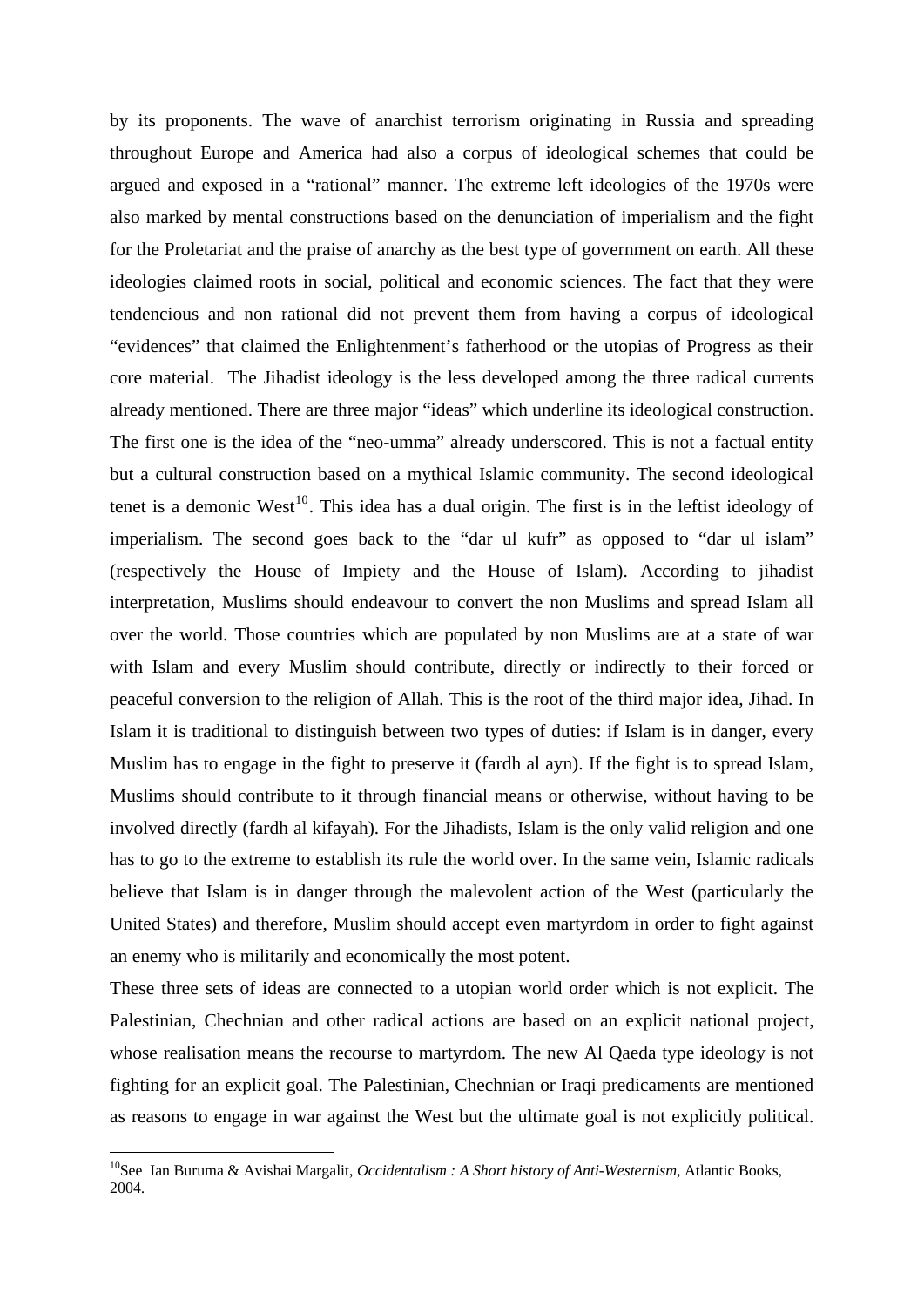The neo-califat is everything but clearly delineated. The fight against an impious and "arrogant" West seems to be the only tangible motive which mobilizes the sympathizers of Jihadism.

The way Islam is instrumentalised shows as well the "modernity" of this type of movement $11$ . It is much less the reproduction of tradition than a regressive and oppressive form of modern action based on new technologies (Internet, networks…) and a religious ideology which finds some precedents in the past but which, in its logic of action and its ways of challenging the West is directly related to the modern world. European youth which gets involved in this ideological enterprise has itself a dual root. It considers itself as non-European and non-Pakistani or non-Algerian… The generation which becomes the spearhead of Jihad is doubly stigmatized: in Europe it is rejected and considered as non-European. In the country of the parents (North Africa for the French Muslims, Pakistan or India and Bangladesh for the British Muslims) it is as well considered at best as Foreigner. In both cases this generation is denied a clear identity, doubly marginalized, doubly rejected. Islam in its radical version allows this generation to take revenge against the host society where it is born or raised and against the society of the parents, ruled mostly by non-Islamic governments. The simultaneous opposition to the West and to the East gives a sense of a new dignity to the proponents of radical Islam. The disaffected youth of the poor suburbs in France or poor urban districts in Britain feel in this way a new honour against the background of their rejection by European societies. They become heroes of a sacred cause and break up the ties with their past when they were nothing and no one. They inspire fear and this is a revenge against their indignity and their insignificance of the past. They recover thus a new identity in which they believe to act as the heroes of a new age. The middle class Muslims who join the radical Islamic groups become the messengers of the neo-umma to which they believe to belong, the new identity taking precedence over their being members of the European middle classes. Compassion for their fellow Muslims in the Islamic countries and the excluded downtrodden Islamic youth in Europe become more potent than their sympathy for the societies in which they live. Islam becomes a new sacred identity that overshadows all the past identities to which they belonged: that of immigrant families, that of European citizens and that of middle class people.

Contrary to the Muslims in the United States who are mainly from the middle and upper middle classes and who identify with the "American dream", Muslims in Europe and in the

<span id="page-9-0"></span><sup>11</sup> See Diego Gambetta (editor) *Making Sense of Suicide Missions*, Oxford University Press, Oxford, 2005.